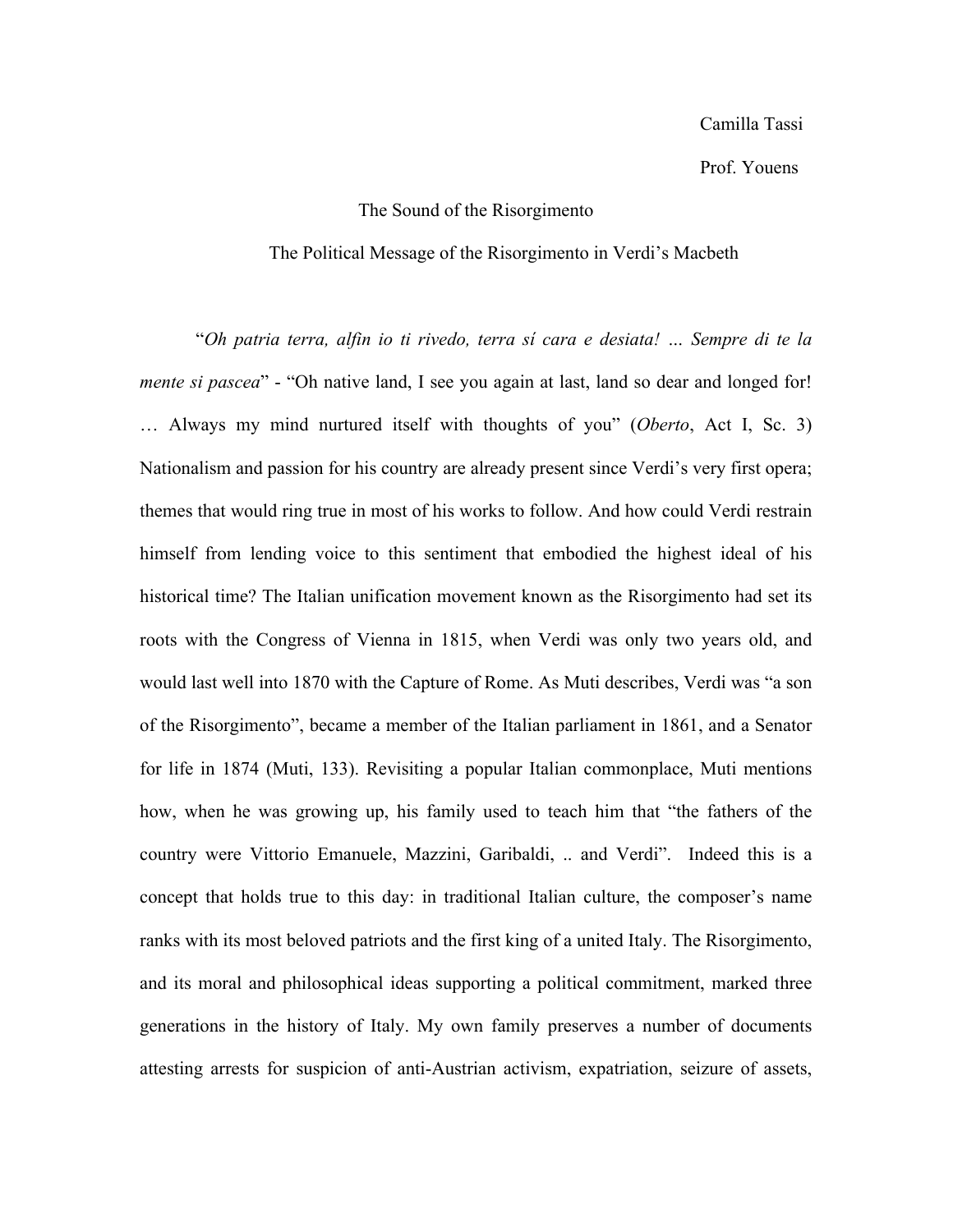and pleas to re-acquire citizenship of the Lombardo-Veneto kingdom, while my paternal great grandfather Ballarin grew bearing as his first name 'Attilio Bandiera', in honor of the patriot martyr who fought to free our country. It does not come as a surprise that Verdi takes inspiration from a nationalistic spirit in his works to incorporate the current events of the time in his stage performances. In essence it was a "tool for success", a "favor for the public" since it could help make some of the plots Verdi tackled in his operas more relatable to his time (Muti, 134). While *Nabucco* and *I Lombardi* are among Verdi's most known works for bearing a stronger, and more obvious, patriotic message, Verdi's *Macbeth* is no exception. This statement finds evidence when analyzing the historical events surrounding its composition, the pre-existing Shakespearian themes of monarchy and oppressed lands present in both renderings of *Macbeth* , and Verdi's operatic addition, namely the impact of the exile chorus.

In the *Macbeth* opera, Act IV opens with a piece referred to as "some of the most beautiful music Verdi ever wrote", the "Patria Oppressa" chorus of exiles, an original element that Verdi and Boito did not transpose from Shakespeare's work (Fleming, 23). Yet, what are some of the characteristics that make the "Patria Oppressa" chorus stand out? It is important first to examine the chorus separately from its musical connotations, focusing on its background, historical overview, and text of the aria. In 1836, eleven years before Verdi's Macbeth, Giuseppe Mazzini, an Italian politician, journalist, and activist for the unification of Italy released his "Philosophy of Music", an essay where Mazzini defines what he believed to be the role of music, primarily opera, and the proper way to approach its composition. Mazzini explains that opera is especially significant due to its resonance as a medium of both spiritual and political expression, which all forms of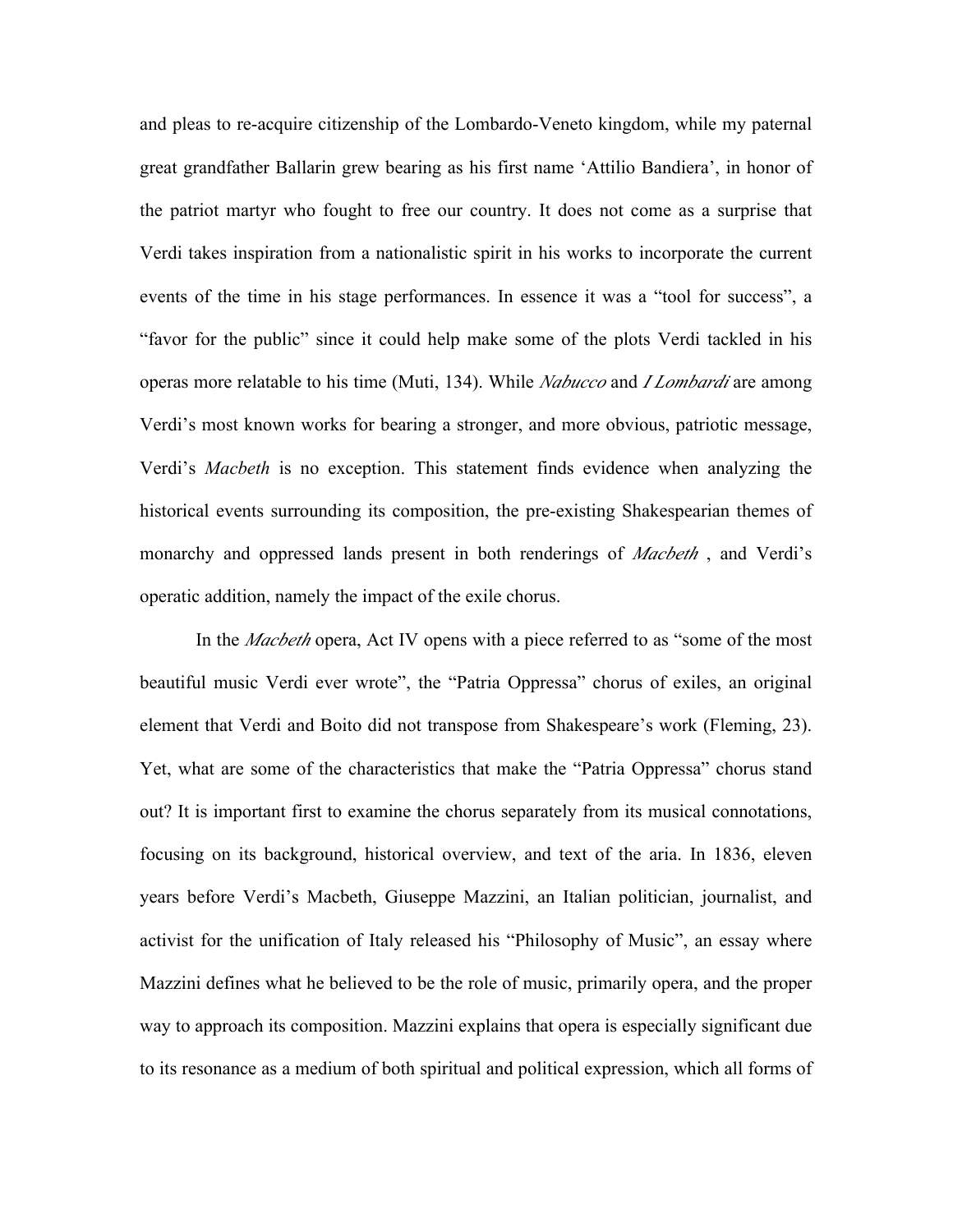art should aim at embodying. Despite "his obvious nationalistic bias and fervor" and considering that Mazzini was not primarily a musicologist, his message still "provides a key to the music of his own day" (Seay, 25). When Verdi's first version of *Macbeth* came on the stage in 1847, the original edition of his "Patria Oppressa" chorus introduced a novelty, a much different effect than the typical one of choruses from primo ottocento opera, such as Bellini and Donizetti. Riall and Patriarca in their "The Risorgimento Revisited" discuss how "even works that were not overly political, such as *Macbeth*'s 'Patria Oppressa' came to take a new meaning and significance when compared to primo ottocento choruses." (Riall & Patriarca, 45). Verdi achieved this result while maintaining many of the primo ottocento's style conventions, yet clearly diverging from the spirit of it for his interest and ability to incorporate the events that were developing in the Italian political scenario. In the opera's context of the chorus, Scottish exiles are lamenting the loss of their homeland and denounce the oppression caused by Macbeth's blind power. Together with the plot, the libretto's text is the other element that Verdi elects not to alter when he entirely rewrites the music for his 1865 revision of the opera. In fact, Gossett mentions how "Verdi liked Piave's verses enough to use them without change both in the 1847 and 1865 versions" (Gossett, 32). Piave's text itself contains a clear support and encouragement to seek freedom from oppression that could therefore easily apply to Italy's oppression from foreign rule, mainly Austrian.

"Oppressed homeland! No, the sweet name of mother you can't have now that you've become a tomb for all your sons. Of orphans and those crying for husbands and for children, at the rising of a new sun, a cry rises to Heaven. To that cry, Heaven replies, as if moved by pity: oppressed homeland, your pain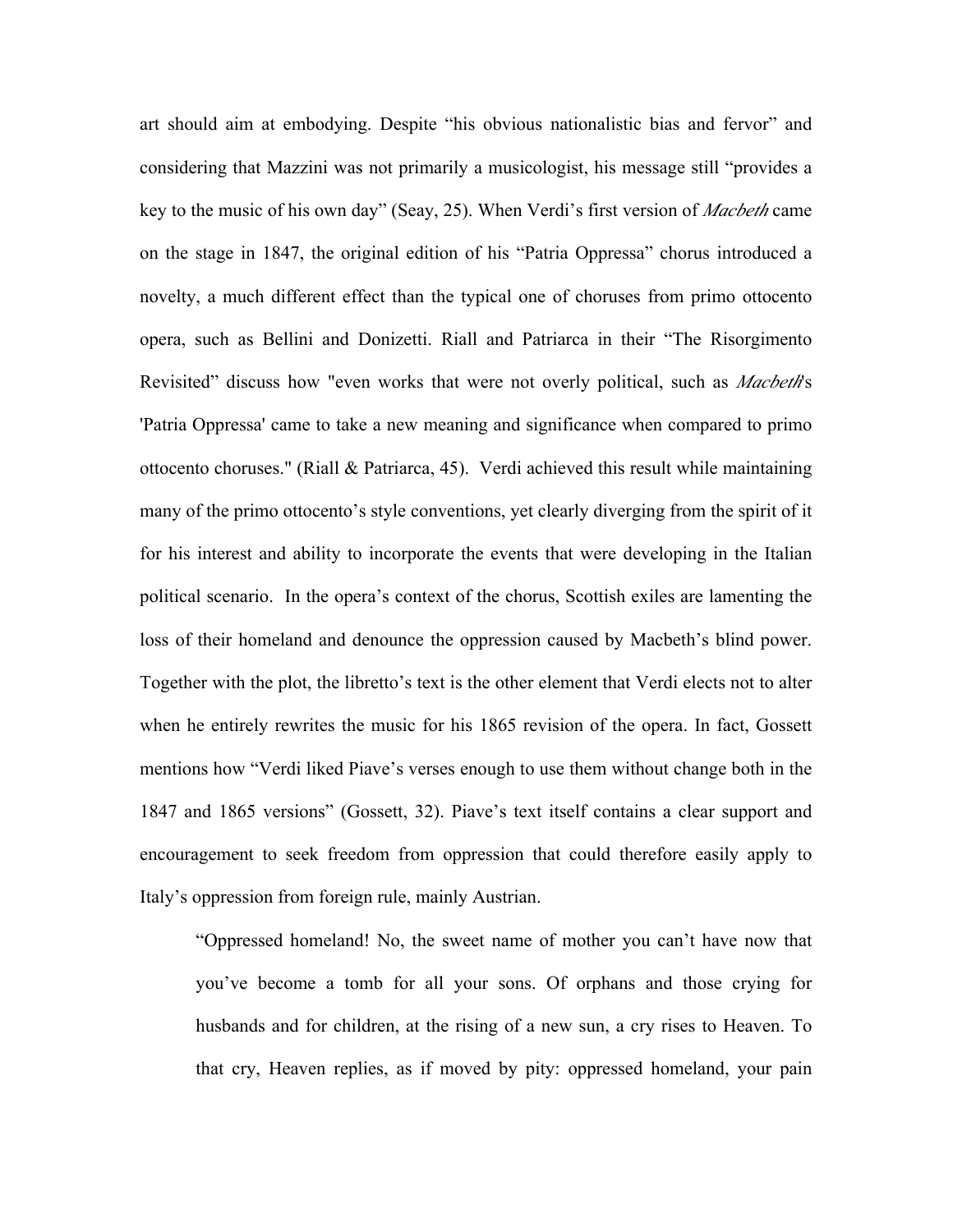propagates forever. The bell tolls constantly for death, but no one is as bold to shed a vain tear for those who suffer and those who die."

- (A direct translation of 'Patria Oppressa')

As to its historical timeline, Verdi's first version of *Macbeth* was performed on stage in Florence (which two decades later will become the first capital of unified Italy) a year prior to the revolutions of 1848 and the First Italian Independence War. Macbeth's Scotland offered the perfect example of an 'oppressed homeland', a parallel of Italy during the final phase of Risorgimento, when the effects of constraint to foreign rule were no longer bearable and times seemed mature for a change. From a literary perspective, the text presents rather precise references, such as the expression "no, the sweet name of mother you can't have". In my eyes, this phrase directly relates to the historical circumstance that the Italians could not call Italy a 'motherland' per se, because, the country was not united at the time, and was still a broken, infiltrated land. No words by a group of exiles that would create the same effect are to be found in Shakespeare's Macbeth play. Verdi and Piave elaborate from Act IV of the play, where Malcom and Macduff discuss Scotland's state and rule under Macbeth. However, with the introduction of the chorus, they ideally suggest a shift in the setting to connect with Italy's ongoing political struggle to such an extent, that censors could not oversee it. It comes to no surprise that "the chorus of Scottish exiles was omitted by Austrian censors in many performances due to its inflammatory nature" (Rubin, 2). Such measure is an indirect evidence of how effective and successful Verdi was, through his opera, in denouncing the current political situation and exhorting to reaction.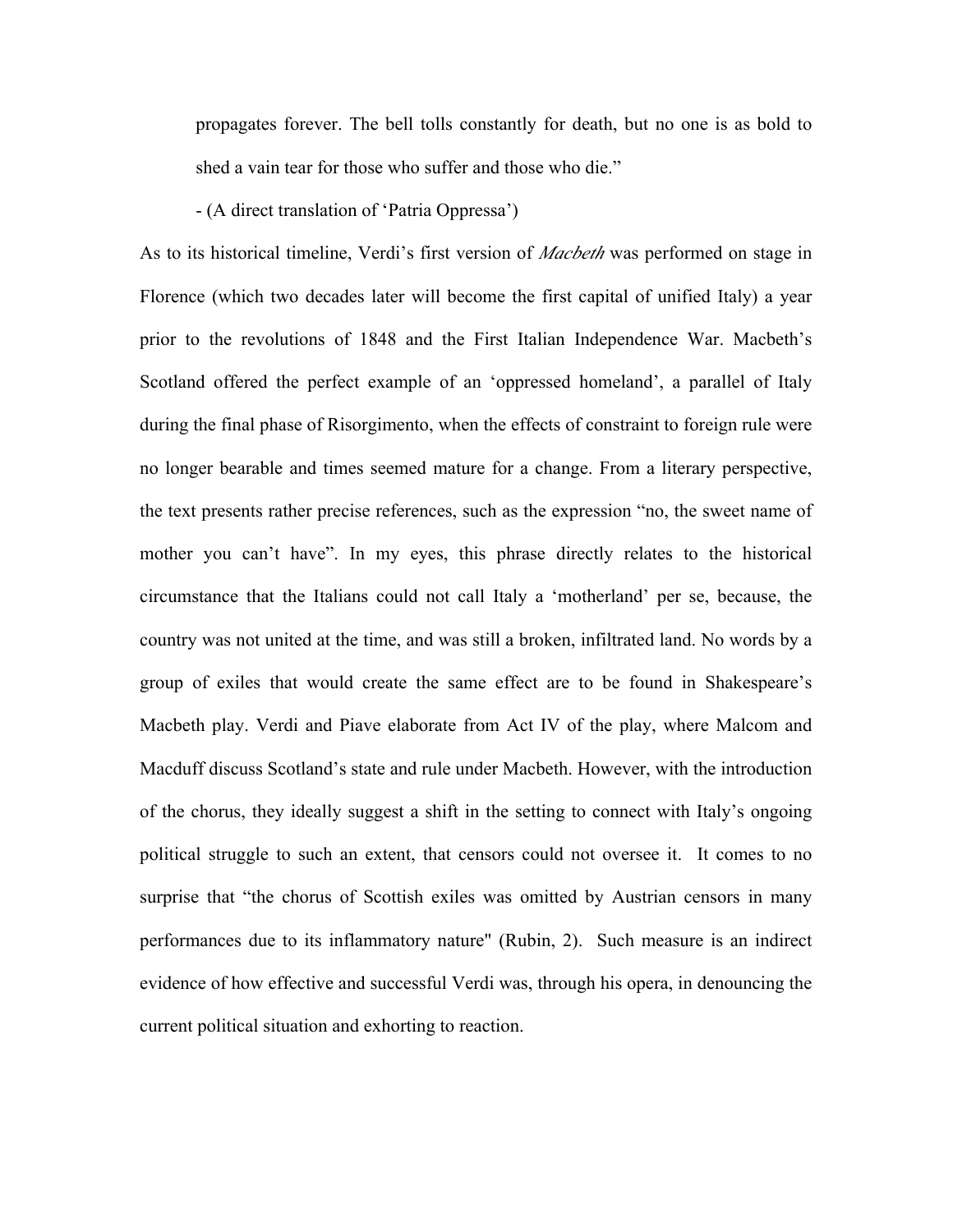Although the text itself remains substantially identical, its nature and tone vary in emphasis when examining the two musical settings Verdi composed in 1847 and 1865 respectively. In both instances, a certain psychological effect is achieved by means of having a chorus sing as opposed to an individual. Pastorello explains in his essay on 'Inflamed choruses: Risorgimento and Melodrama' how "choruses became the symbolic space where the collective passions of people take form, thanks to their ability to transport the individual to the group" specifically referencing the chorus of exiles in *Macbeth* in support of his claim (Pastorello, 3). The 1847 version of 'Patria Oppressa' is more declamatory, reminiscent of the patriotic choruses that became so famous in Verdi's early operas, despite the minor mode. The chorus enters fully, with all voices, does not alternate with the use of solo sections, and the texture appears more homophonic. In addition, in the first setting of 'Patria Oppressa' the vocal line itself is based on a "rhythmically charged" figure, "scale degrees ^3-^4-^4-^3" (Albright, 2). Melodically, the piece is much more predictable and not nearly as harmonically complex as its 1865 counterpart. On the other hand, the 1865 edition is described as "one of the composer's greatest choral movements with subtle details of harmony and rhythm in almost every bar", showcasing Verdi's matured composition style (Parker, 103). The details described, paired with the softer starting entrance, alternating 'orphans' solo sections, and more broken phrases of text with orchestral interludes, all powerfully render the lamenting and pain for the lost homeland. Muti refers to it beautifully as "the notion of a Risorgimento lament" (Muti, 138). As a further consideration, the 1865 chorus better conveys the sentiments of weakness and suffering, expressing them by means of modulatory sections. Rostagnoli compares the choir to "a dispersed nation reunited all together in few, brief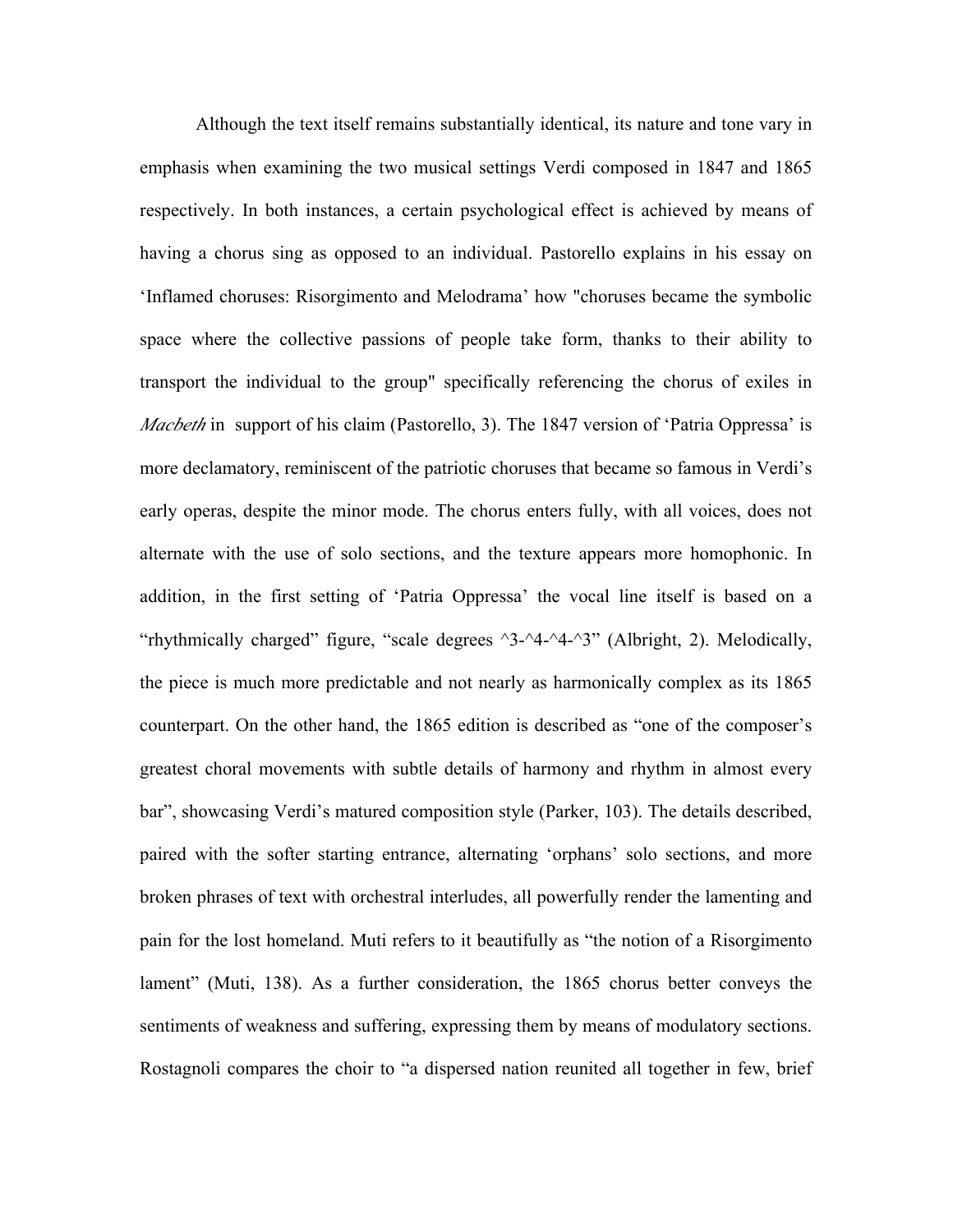phrases, cut through by dissonances" - the dissonances themselves playing a much more significant, complex role in the later version of the work. It is also crucial to note that the 1865 opera was written on the eve of the Third War of Independence, which marked a loss but also a change for Italy. The new historical scenario contributed to the 1865 version a "greater emotional amplitude" and to its success with "interpret(ing) the 'universal suffering of humans" (Albright, 34). In conclusion, though the setting of the chorus differs from each version in terms of technique and style, both stand out as highlights in the opera and, more importantly, resonated with the sentiment of the Italian public.

While the chorus of exiles is the primary reference to the Risorgimento in Verdi's *Macbeth*, additional notations contained in Act IV are worth mentioning. Among them is the cabaletta 'La Patria Tradita', present in Act IV, scene 5, which occurs as Malcom orders the soldiers to attack Macbeth's army. Its title translates to 'Our Country Betrayed' and the cabaletta chorus' brief text centers on a rally to rescue the oppressed homeland, with a reference to the wrath of God who will punish the unjust ruler. While its faster tempo and rhythm does not emerge as profoundly as the exile chorus, 'La Patria Tradita' should "not to be read as a simple cabaletta that gives off a western feel" (Rostagno, 140). In fact, this piece fully embodies once again the theme of freedom from evil through suffering. With a specific reference to this scene, Ruminelli argues how it gave Italian patriots a way to manifest in a political way. In the perspective of the call to reaction, he mentions how "at the phrase *'the betrayed homeland, crying, invites us oppressed brothers, let's run to save it'* from 'Patria Tradita' there were shouts of consent and approval from the audience" (Ruminelli, 157). This chorus connected its audiences,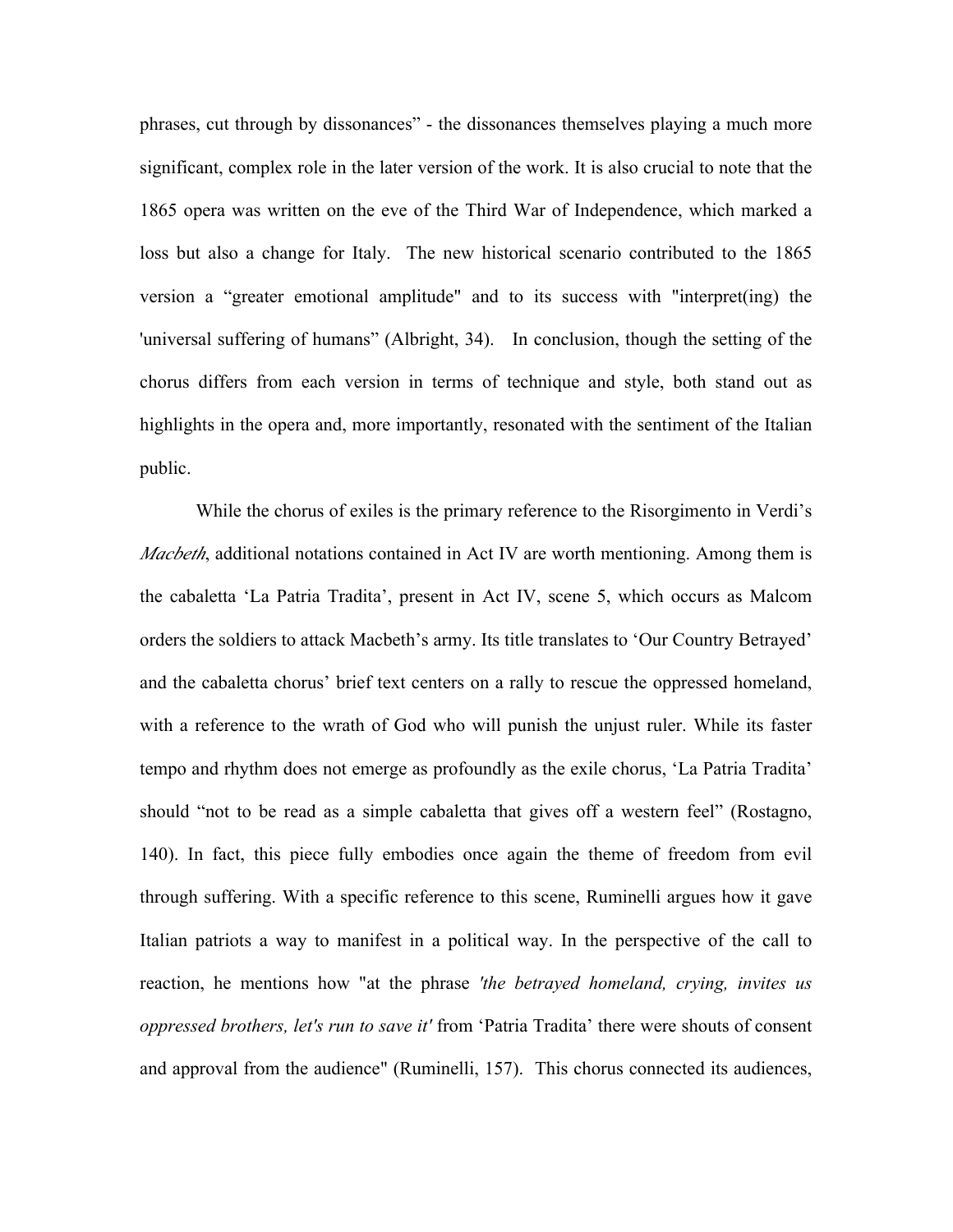and, echoing the spirit of the previous Macduff's aria - which is described as a "grandiose epic of the oppressed" - definitely inspired and created an output for Italians to channel their sentiment on the current political situation and their aspirations through music.

Although Verdi and Piave introduced original elements that were not present in Shakespeare's play, such as the exile chorus, both the playwright and composer's works center on the subjects of a monarchy and a sick, oppressed country: thematic parallels that perfectly relate to the Risorgimento. The notion of the 'sick country' is a main theme in Shakespeare's Macbeth since, in the context of the play, Scotland is under a non benevolent rule urging a political movement to bring change. The relevance of this motif to Verdi's Italy during the Risorgimento, when leaders were attempting to implement a political change they saw as beneficial for the country, is easy to understand. Italy suffered from the same illness, and "the remedy which would cure Macbeth's Scotland would also cure be Verdi's Italy. The remedy was the eradication of evil" (Fleming, 69). This statement describes the figure of the monarchy in transition, as represented in the play when Macduff becomes king, starting the process towards the eradication of Macbeth's unjust rule. Verdi's Italy was in a similar state of transition, though its society was far more diverse. While the idea of a republic was favored, a few Risorgimento leaders were striving to re-affirm a single-minded concept of monarchy. The efforts towards setting up Vittorio Emanuele as monarch of a united Italy may be regarded as "a kind of ritual orchestration of admiration for monarchy" (Fleming, 77). Verdi's inspiration to an essentially pro-monarchial play when he was supporting a republican cause is not necessarily contradictory, particularly in the light of his later support of Cavour and the efforts to unite Italy under Vittorio Emanuele in the following decade.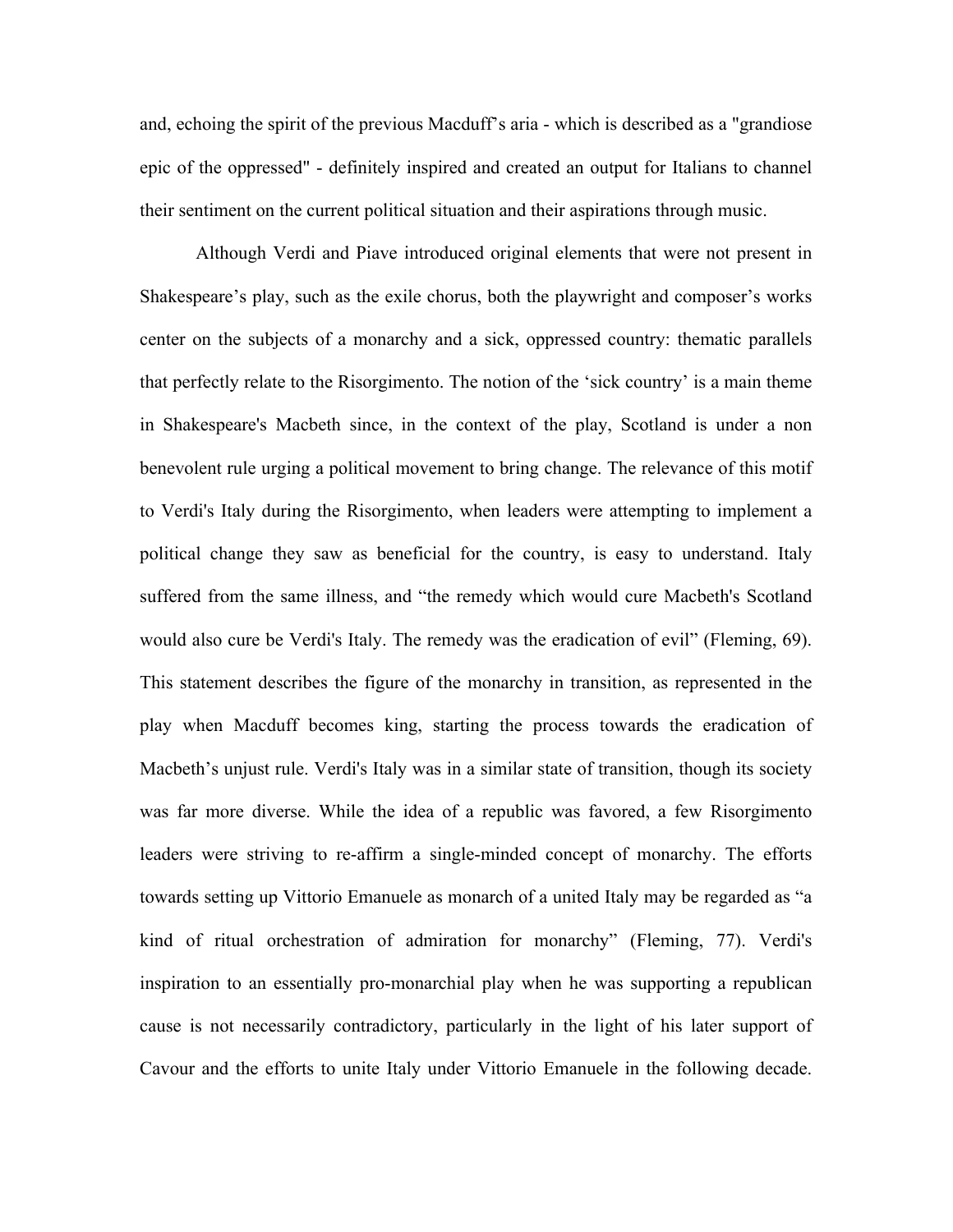*Macbeth* is a pro-monarchial play in an era when the grounds for absolute monarchy were completely undermined, an era already engaged in a bourgeois revolution. However, at the time, the debate on republic or monarchy was of minor relevance compared to real priorities, which were freedom from foreign oppression, unification of the country, and the establishment of a just and moral leadership for the benefit of the entire Italian society.

In conclusion, because Verdi lived and composed *Macbeth* during the Risorgimento, a time of powerfully inspiring ideals, it is natural to find its resonance in his work, especially since he had embraced Mazzini's theory of music and art in general as an instrument to civically and morally educate people. Secondly, drawing from Shakespeare as a dramatic source, Verdi restates the relevance of content of an Elizabethan era production to nineteenth-century Italy through the themes of the monarchy and 'sick country', which can be appropriately transposed to interpret the sentiment of suffering and the aspirations of the Italian nation . Thirdly, Verdi is firmly rooted and educated in the solid tradition of his time, and this fundamental trait explains how he achieved to add his 'revolutionary' flair respecting the strict boundaries of the musical conventions of primo ottocento operas. He never denied the musical tradition of his time, yet conformed, added, and revived it with a new found purpose. Thus, in *Macbeth*'s 'Patria Oppressa' chorus the composer's stance within the context of the Risorgimento finds an explicit definition. In the final analysis, Verdi borrows from Shakespeare's drama, which belongs to a much earlier stage of the same European bourgeois-democratic revolution, for specific 'Risorgimentale' purposes, in a relatively simple and even blatant manner. Simultaneously, he "exploited the dramatic potential in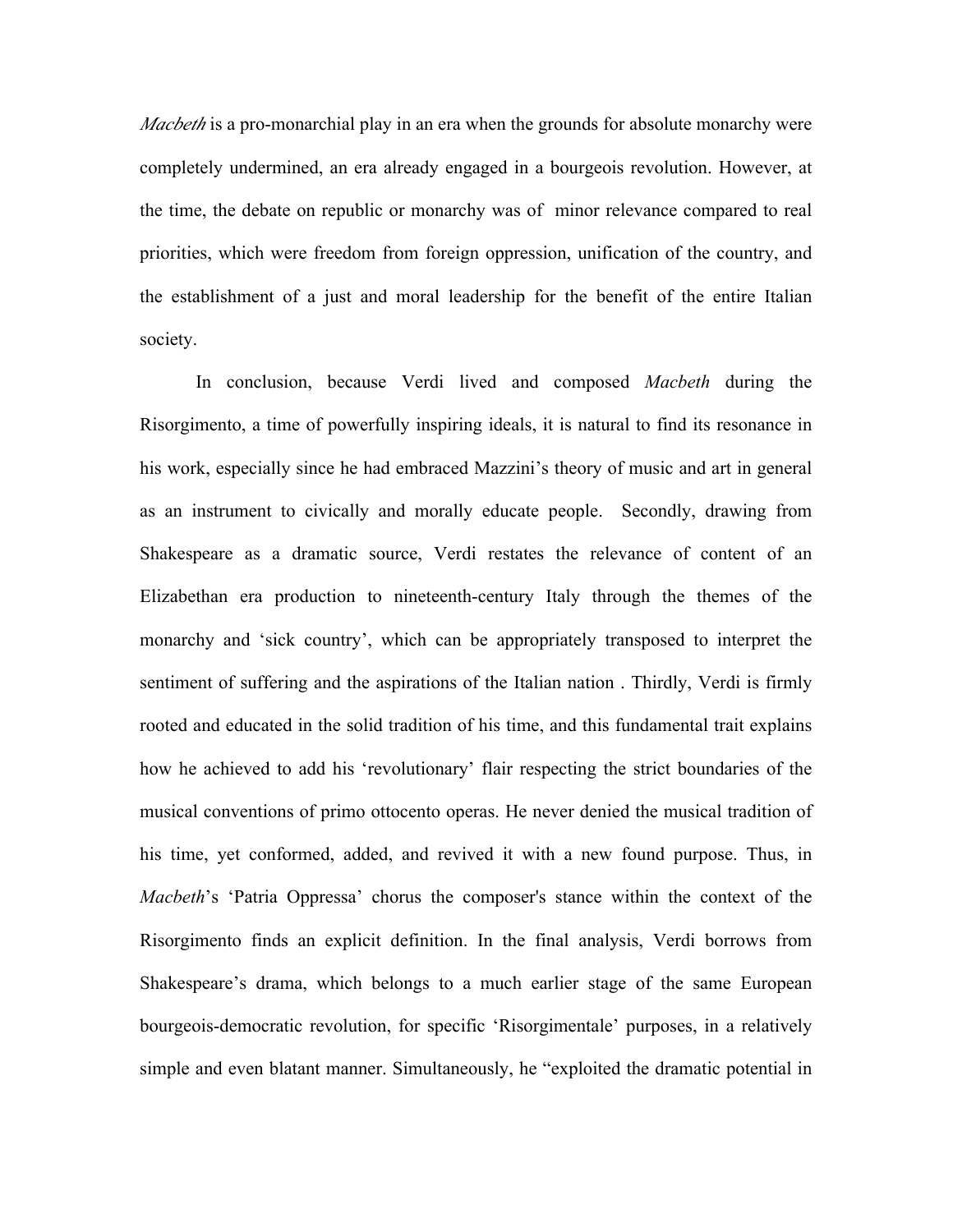the structure of the Shakespearean work and re-defined the content with the significance he intended for his revolutionary age" (Rostagno, 24). The success of his transposition is achieved in part by means of simplifying the psychological framework of the original play. He created unequivocal symbols of Good (Banquo, Macduff, Duncan, and, most importantly, the exile Chorus) and Evil (Macbeth and Lady Macbeth) with which to play out the drama of eradicating evil from society and restoring healthy government. The symbols were easily identifiable to the contemporary audience who hailed Verdi as one of their spokesmen in the years of the national struggle for unity. In a sense, Verdi has shifted the emphasis from the tragedy of Macbeth to the tragedy and triumph of the Italian people. *Macbeth* can not be defined as a great opera in terms of combination of musical and dramatic brilliance, in fact, musically would be the weakest of Verdi's adaptations of Shakespeare's plays as operas, not to mention the disjointed feel of the work due to its 'quilted' 1847/1865 musical composition. Yet, it comes to no question that *Macbeth* deserves a nobler position in the operatic repertory than it currently enjoys not only for its musical innovation technique, but especially for its primary importance in the history of the Italian Risorgimento. Verdi's successful attempt to convey a moral political message into opera with *Macbeth* ultimately decided the future of the composer's production, and led the way to operas that would further deepen into this direction, establishing Verdi's fame not only as a powerful musician of profound expression for its contents, but also as a true patriot and beloved Father of the Italian nation.